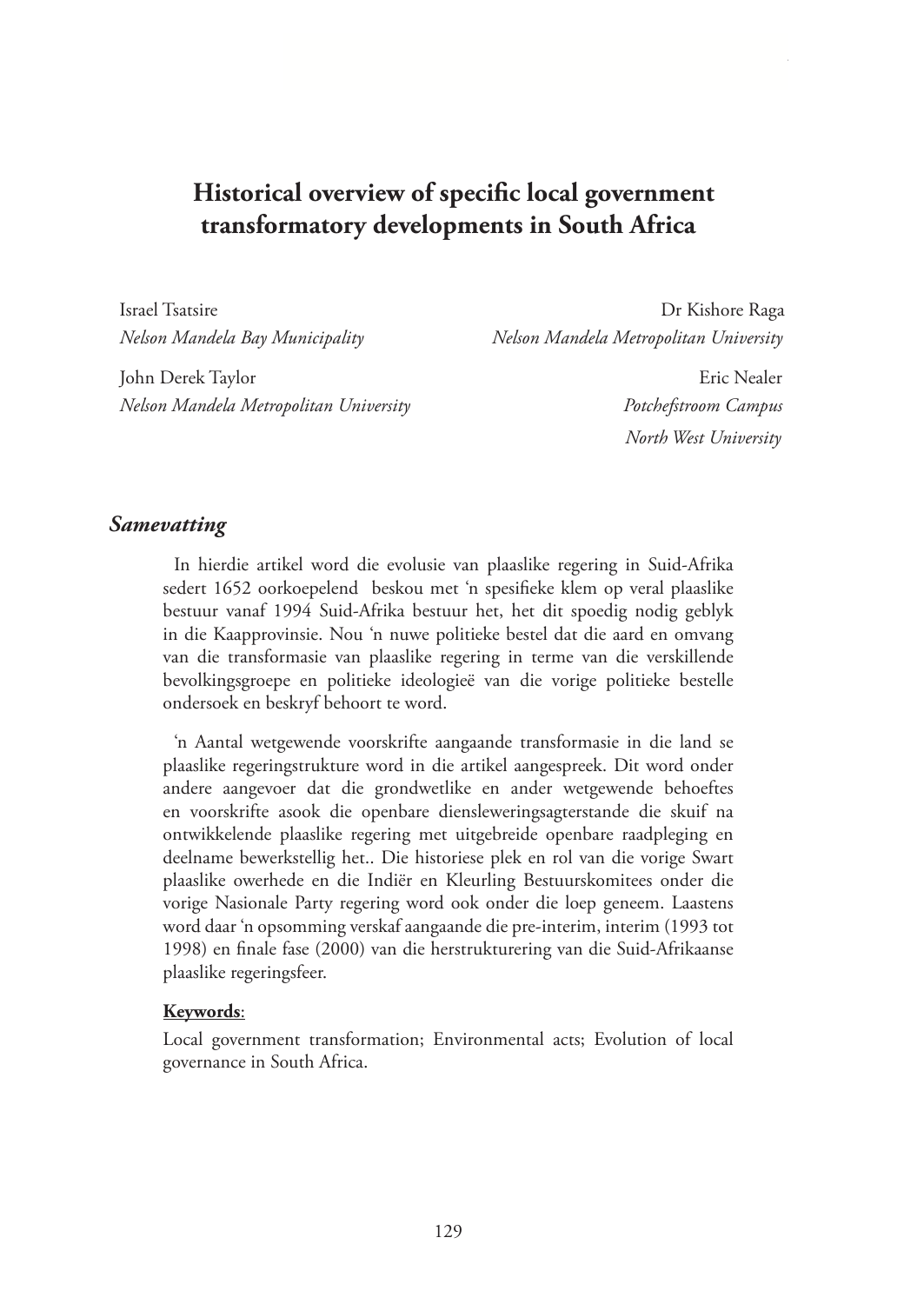#### **Introduction**

The development of local government in South Africa largely owes its origins to a number of factors. Such origins are found in the colonial history of the country, mainly from the Dutch and British influences. Both these countries (Holland and England) left their mark on the local government system in South Africa. The Dutch occupied the Cape of Good Hope from 1652 to 1795 and later again from 1803 to 1806.<sup>1</sup> The British influence took place during their period of occupation between 1795 and 1803 and again from 1806 to the time that South Africa became a Union in 1910.2

Cloete 3 stated that local authorities emerged gradually at the Cape of Good Hope after Jan van Riebeeck, representing the Dutch East India Company, arrived in Table Bay by ship on 6 April 1652. The urban area known as Cape Town developed gradually from a hamlet into a town and eventually into a city. It became necessary to appoint magistrates (landdrosts) and councillors (heemraden) to also undertake the local government and administration of the districts outside the Cape peninsula.<sup>4</sup>

The foundations for a system of local government with an elected council, comparable with present-day city and town councils, were laid when the Municipal Ordinance for the Cape Colony took effect on 15 August 1836.<sup>5</sup> The Landdrost (magistrate) system was introduced by the Dutch colonial government and the system consisted of local government groups, namely the College of Landdrost and the Heemraden or local court members, with Stellenbosch being the first seat of local government.6 This first college of Landdrost and Heemraden at Stellenbosch comprised the Landdrost, who acted as the chairman, and the four Heemraden who did not receive a salary.<sup>7</sup> The college of Landdrost and Heemraden of Stellenbosch was the first South African local authority compared to present-day South African local

<sup>1 &</sup>quot;Cape of Good Hope", November 2007 (Available at http://en.wikipedia.org/wiki/Cape\_of\_Good\_Hope. html, as accessed on 23 December 2008), pp. 1-5.

<sup>2</sup> A Venter, *South African Government and Politics* (Johannesburg, Southern Book Publishers, 1989), p. 26.

<sup>3</sup> JJN Cloete, *South African Municipal Government and Administration* (Pretoria, JL Van Schaik Publishers, 1997), p. 9.

<sup>4</sup> JJN Cloete, *Central, Regional and Local Government Institutions of South Africa* (Pretoria, JL Van Schaik Publishers, 1988), p. 238.

<sup>5</sup> JJN Cloete, *Central, Regional*…, p. 238.

<sup>6</sup> JJN Cloete, *Munisipale Regering en Administrasie in Suid-Afrika* (Pretoria, JL Van Schaik Publishers, 1971), p. 13.

<sup>7</sup> PK Botha, "Die Funksie van die Meervoudige Komiteestelsel in Munisipale Regering en Administrasie met spesifieke verwysing na die munisipaliteit van Port Elizabeth" (Magister in Publieke Administrasie, UPE, 1982), p. 13.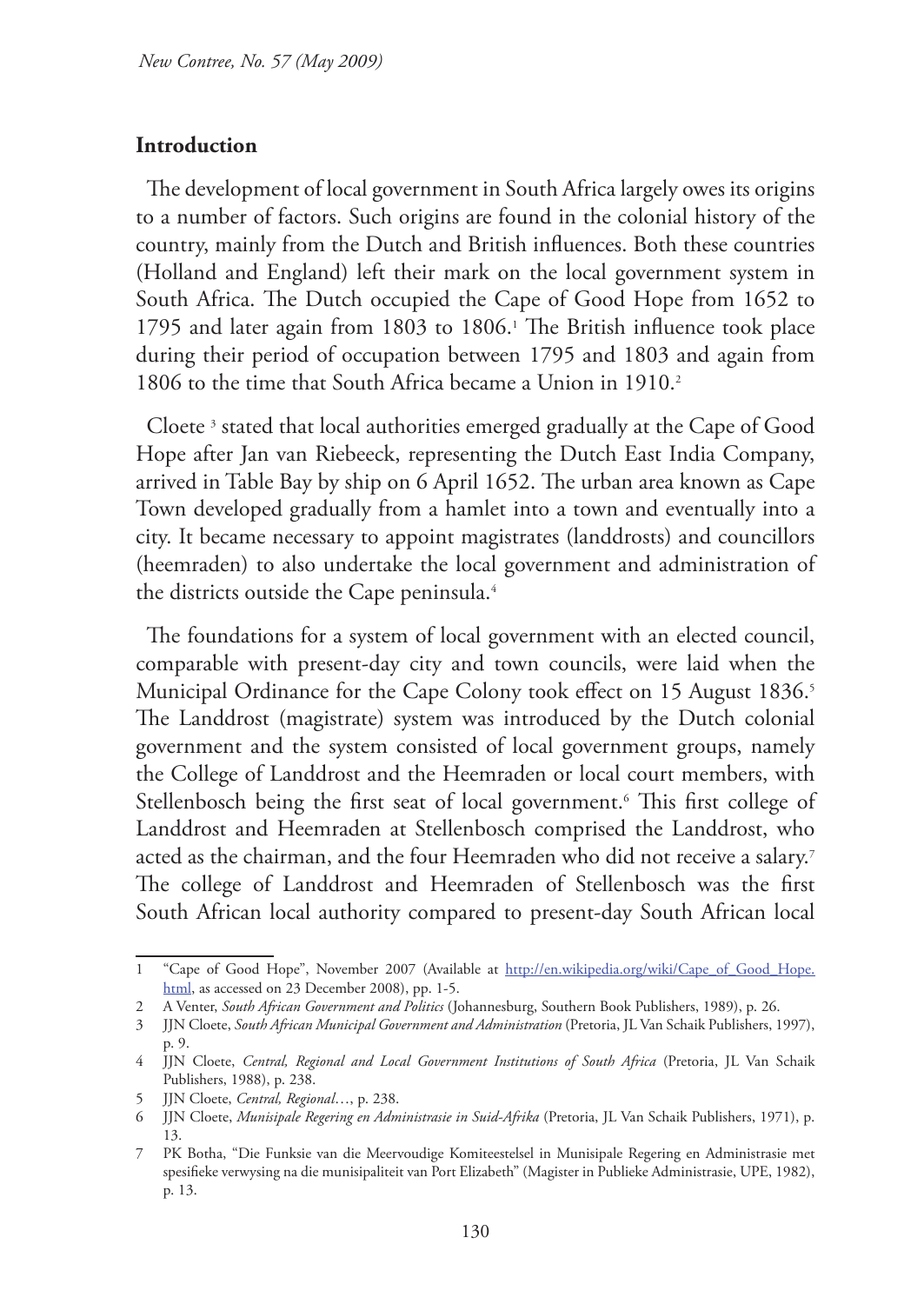authorities.<sup>8</sup>

The main objective of this article is to review specific transformatory local government developments from 1652 to the present.

### **Background**

South African cities and tows are relatively young in comparison with those of Asia, Europe and North Africa. Local authorities as they are known today emerged gradually at the Cape of Good Hope after Jan van Riebeeck arrived by sea on 6 April 1652.<sup>,</sup> As the White community moved further inland more villages were established and for each a council of landdrost and heemraden was appointed. These councils of landdrost and heemraden continued to govern the villages in the Cape colony until they were abolished on 31 December 1827 by the British who then took over the governing of the Cape Colony from the Dutch in 1806.<sup>10</sup>

In 1836 the Cape Municipal Ordinance No. 9 of 1836 was passed. This Ordinance provided for a board of commissioners for the various towns and they were elected by the property owners. Only persons who paid property taxes could be elected as commissioners.<sup>11</sup> The tenure of office of the commissioners was for a period of three years and their functions were of a municipal nature, which included, *inter alia*, the control of basic services and administration of property taxes. Property rates were levied on an annual basis by public assembly. The Cape Municipal Ordinance provided a framework within which municipal regulations were drawn up, catering for the diverse needs of municipalities. It provided scope for the local inhabitants to use their initiative in terms of public participation. Moreover, it had far-reaching implications, which extended beyond the borders of the Cape Colony. For example, it formed the basic paradigm for the Natal Municipal Ordinance of 1847 and it was also adapted by the Orange Free State and Transvaal Boer Republics in 1856 and 1877 respectively, with minor modifications.12

<sup>8</sup> JJN Cloete, *South African Municipal*…, edition 2, p. 10.

<sup>9</sup> G van der Waldt (Ed), *Municipal man serving the people* (Pretoria, JL Van Schaik Publishers, 2007), p. 3.

<sup>10</sup> JJN Cloete, *Towns and cities* (Pretoria, JL Van Schaik Publishers, 1993), pp. 13-14.

<sup>11</sup> JJN Cloete, *Towns and cities,* p. 15.

<sup>12</sup> N Ismail, S Bayat & I Meyer, *Local government management* (Halfway House, International Thomson Publishing (Southern Africa) (Pty) Ltd., 1997), p. 42.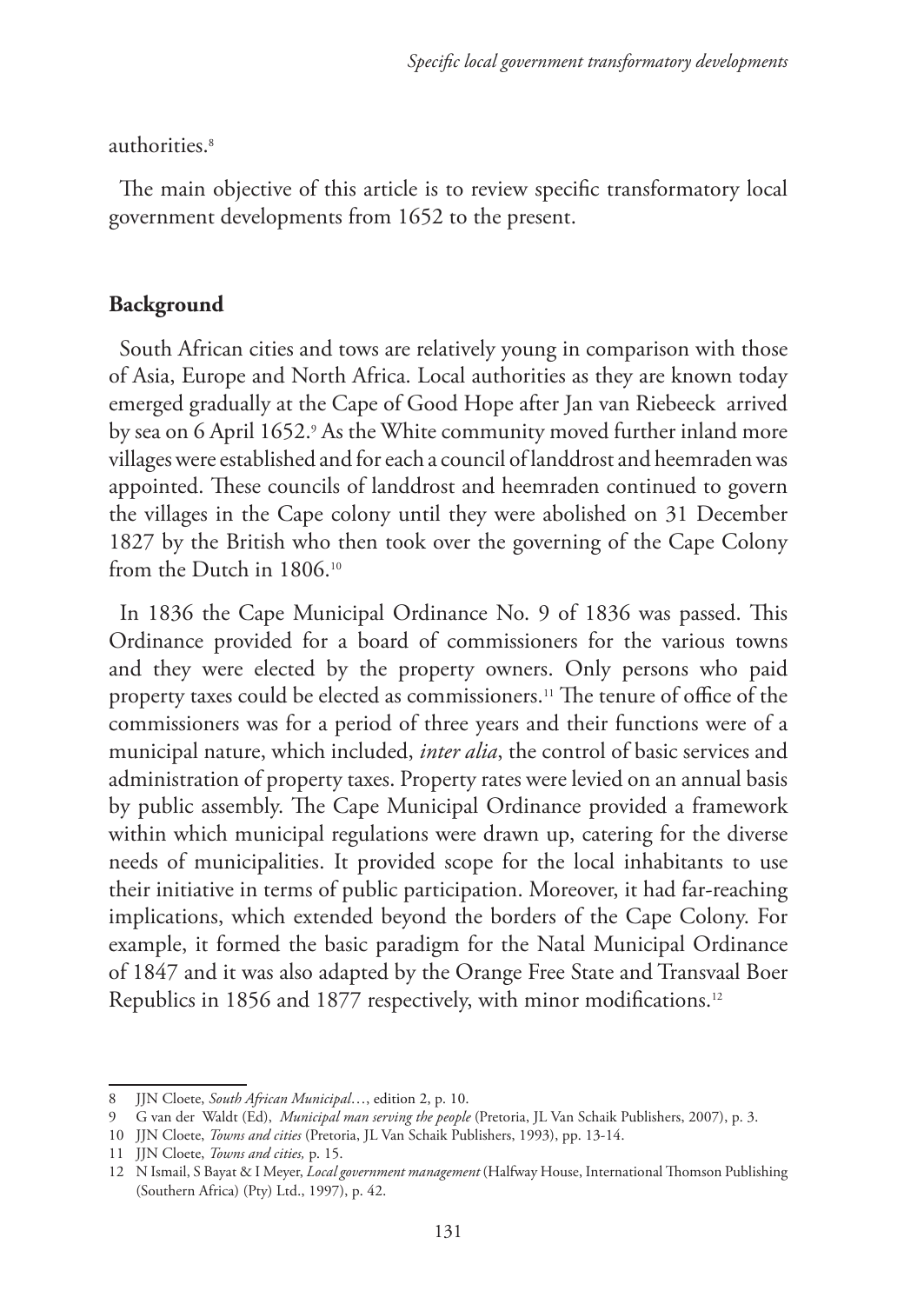Cloete<sup>13</sup> shared the above view and stated that the effect of the abovementioned ordinance was far-reaching and served as the basis for the legislation on municipal affairs for the former colonies of Natal, the Orange Free State and the Transvaal. Each of the four colonies which were united on 31 May 1910 to form the Union of South Africa had by that time developed their own distinctive system of local government. As municipal affairs became the responsibility of the provincial authorities from 1910, the distinctive characteristics of the four systems were retained and developed further.14 The four systems of local government enjoyed numerous characteristics as they were based on the Cape Colony's foundations. Popular participation through local councils with elected members and financial independence remained features of the municipal authorities developed in South Africa after 1836.<sup>15</sup> However, the system of local government developed in the Cape Colony served as an example for the systems developed in the then provinces of Natal, the Orange Free State and the Transvaal.

When the Union of South Africa was established on 31 May 1910 the South Africa Act, 1909, prescribed that the provincial councils were responsible for municipal and other local authorities.16 It should be noted that this Act was an Act of the British Parliament as no South African Parliament existed at the time.17 The granting of republican status to South Africa was achieved in terms of the Republic of South Africa Constitution Act, 32 of 1961.<sup>18</sup> This was a grant of the British Crown and the afore-mentioned Act was passed in the name of the Queen, the Senate and the House of Assembly of the Union of South Africa.<sup>19</sup> The Act relating to the provinces was not repealed by Parliament, but retained as the Provincial Government Act, 32 of 1961, which provided that the provincial authorities would continue to regulate municipal government affairs.20 At a later stage it however was decided that local government matters for the White, Indian and Coloured populations would be own affairs in terms of prescriptions contained in the Republic of South Africa Act 110 of 1983, which provided for a Tri-cameral system of

<sup>13</sup> JJN Cloete, *South African municipal*…, edition 2, p. 11.

<sup>14</sup> JJN Cloete, *South African municipal*…, edition 2 , p. 11.

<sup>15</sup> JJN Cloete, *Towns and cities,* p. 11.

<sup>16</sup> RSA, *South Africa Act* (Pretoria, Government Printer, 1909).

<sup>17</sup> D Marais, *South Africa: Constitutional development. A multi-disciplinary approach* (Johannesburg, Southern Book Publishers, 1993), p. 153.

<sup>18</sup> RSA, *Republic of South Africa Constitution, Act 32* (Pretoria, Government Printer, 1961).

<sup>19</sup> D Marais, *South Africa: Constitutional…,* p. 153.

<sup>20</sup> RSA, *Provincial government, Act 32* (Pretoria, Government Printer, 1961).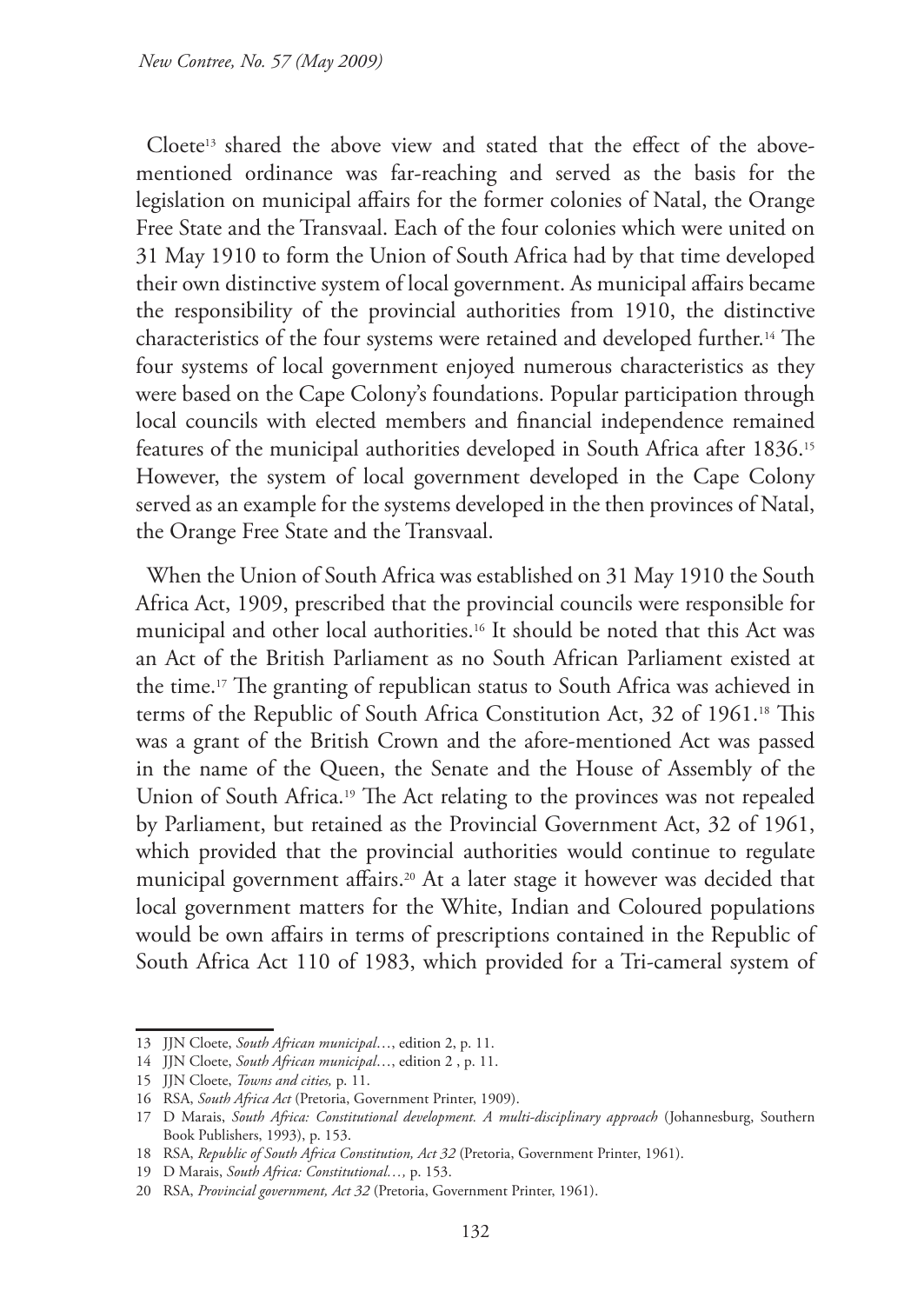government.<sup>21</sup>

A synopsis of local government and the policy of separate development under the former National Party government are discussed hereunder.

#### **Local government and the policy of separate development**

South African local government structures have generally been designed to reproduce the urban system in accordance with the policy objectives of the government of the day as can be seen from legislative prescriptions contained in, *inter alia*, the various constitutions that South Africa has had. Racial segregation, the influx control of Blacks in urban areas and disenfranchisement of certain racial groups characterised the history of local government during the apartheid era (1948 – 1993). Local government in South Africa became the mechanism through which cultural and racial groups were divided and kept separate. This is the reason why a radical change in local government structures was required on the demise of apartheid. $^{\scriptscriptstyle 22}$ 

It was at the local government sphere that the apartheid value system manifested itself most visibly. This was where laws separated communities in terms of race and it was not surprising, then, that the first signs of apartheid being untenable as a political value system, manifested itself at this sphere of government. As a result of apartheid, urban settlements were skewed, with Blacks being relegated to the so-called 'township' residential areas, which were often located a far distance from towns and areas of work. 23

According to Ismail, Bayat and Meyer<sup>24</sup> apartheid local government had many distinct features, such as strict control of urbanisation on racial lines; a refusal to acknowledge the expanding urban population, partly caused by "illegal" Black migration; the racial segregation of settlements; racially divided local authorities; and racial disparities in access to services and housing. Policies perpetuated the differentiation of structures and systems according to race or population group. For example, "White" local authorities served the Whites, while management committees served the Coloureds and

<sup>21</sup> RSA, *Republic of South Africa, Act 110* (Pretoria, Government Printer, 1983).

<sup>22</sup> VG Hilliard, *Understanding contemporary local government* (Pretoria, JL Van Schaik, 1996), p. 1.

<sup>23</sup> PS Reddy (Ed), *Readings in local government management and development: A South African perspective* (Kenwyn, Juta and Company Ltd, 1996), p. 53.

<sup>24</sup> N Ismail, S Bayat & I Meyer, *Local government management*, p. 42.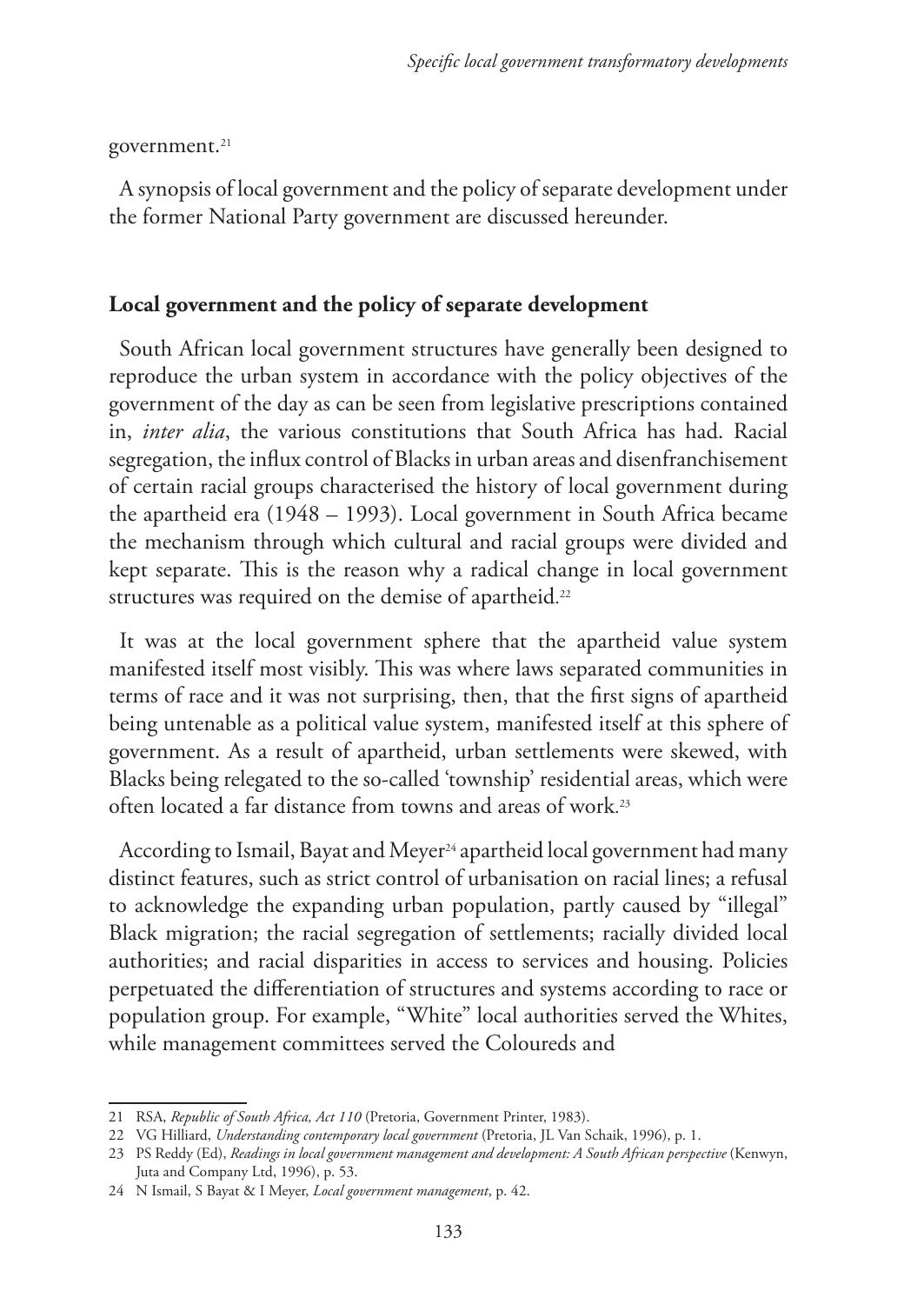Indians (local affairs committees served the Indians in Natal Province). Black local authorities served the Blacks. These apartheid policies significantly influenced the development patterns of local authorities throughout the country, for example, by providing municipal services on a differential basis to local communities.

An overview of the role of Black Local Authorities now follows.

#### **Black local authorities**

Separate development legislation classified communities into different racial groups and then devised separate structures of governance. The Black (Urban Areas) Act <sup>25</sup> provided for segregated urban areas. Under this Act, Black advisory committees were appointed to advise the White local authorities responsible for administering townships. These advisory committees had no policymaking powers themselves. All decisions were made by the White local authorities, in conjunction with the then Department of Native Affairs, later renamed the Department of Co-operation and Development.

According to Reddy,<sup>26</sup> Blacks were not allowed to own property outside of the so-called homeland areas in terms of the Group Areas Act. 27 In the rest of South Africa, they were treated as temporary visitors; their presence in urban areas therefore required temporary living arrangements only. Blacks were not allowed to vote in these urban areas, because they were supposed to exercise their political rights in their homelands. The basic services provided to Black townships were also of a temporary, sub-standard nature. This means that urbanisation at that time was not properly acknowledged and managed, which explains the current problems surrounding urbanisation and poor infrastructure and service delivery in South Africa's formerly disadvantaged urban areas.

The presence of Blacks in urban areas was dependent on their contribution to the urban economy. Blacks, who had no formal employment in urban areas, were not allowed to stay in such areas. The homelands were generally poor and confronted with high unemployment. This forced economically

<sup>25</sup> RSA, *The Black (Urban areas), Act 21* (Pretoria, Government Printer, 1923).

<sup>26</sup> PS Reddy (ed), *Readings in local government…,* p. 54.

<sup>27</sup> RSA, *Group Areas, Act 41* (Pretoria, Government Printer, 1950).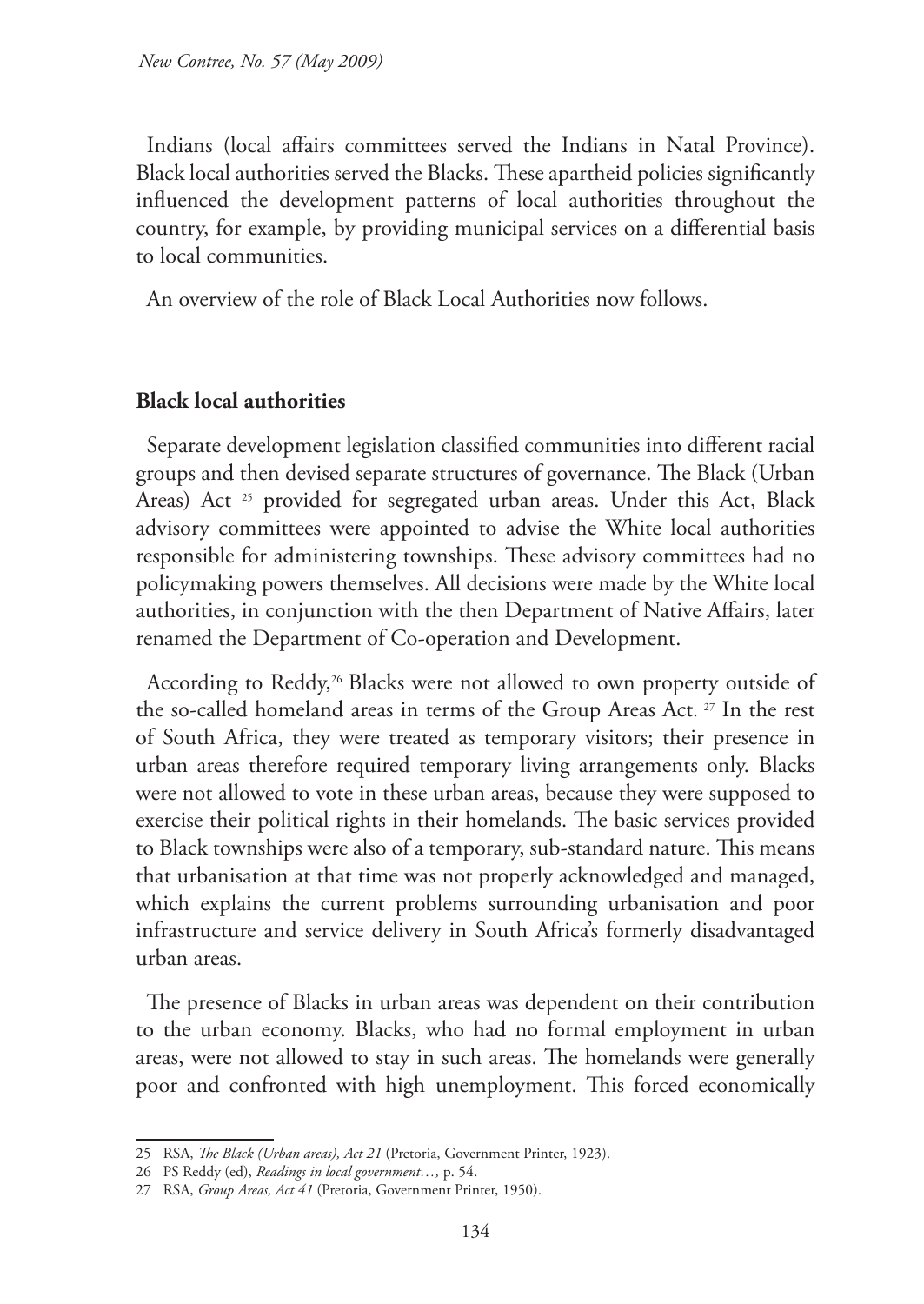active people to seek employment in urban areas, robbing the homelands of economically active inhabitants. Despite the oppression experienced by the urban Blacks living in the townships, many of them preferred to remain in urban areas, because living conditions were even worse in the homelands. The homeland economies were not growing, and no jobs were being created. The result was a steady influx of Blacks into South Africa's urban areas. 28

Despite attempts to keep Blacks out of urban areas, it gradually became clear to the former government that the numbers of Black urban dwellers were expanding; their existence in White urban areas could no longer be ignored. Although the then National Party government finally acknowledged the permanent nature of Blacks residing in urban areas, it was still resolute to keep urban areas separated along racial lines.<sup>29</sup> In 1950, the government passed the Group Areas Act 41 of 1950. This Act instituted strict residential segregation and the compulsory removal of Black people to "own group" areas. The Act was designed to restrict Black and Coloured race groups to their own residential areas and to control the purchase or occupation of land along racial lines. Separate residential areas were created for the different population groups. The then government insisted that urban areas populated by different population groups should be governed and administered separately, even if they were located close together and municipal services overlapped or were duplicated. This concerned the democratic movements at the time and whilst they continued with their resistance, they took time to draw a picture of the ideal South Africa they were striving for, which gave birth to the Freedom Charter.

In 1961, Urban Bantu Councils were established in terms of the Urban Bantu Councils Act,<sup>30</sup> replacing the advisory committees. Although they were in many respects similar to the advisory committees, the White local authority in charge of a particular township could delegate powers to the relevant Urban Bantu Council. In 1971, the administration of African townships was taken over by the Bantu Affairs Administration Boards, which were offered the option of becoming urban Bantu Councils. Although these councils were later given certain administrative and executive powers, the key areas of taxation and finance were still reserved for the White local authorities

<sup>28</sup> PS Reddy (ed), *Readings in local government…,* p. 54.

<sup>29</sup> C Heymans & R White, "Playing politics without the power: The state of black local government in the South Africa of the 1980/90s", *Politikon* 18, 1, 1991, pp. 4-5.

<sup>30</sup> RSA, *Urban Bantu Councils, Act 79* (Pretoria, Government Printer, 1961).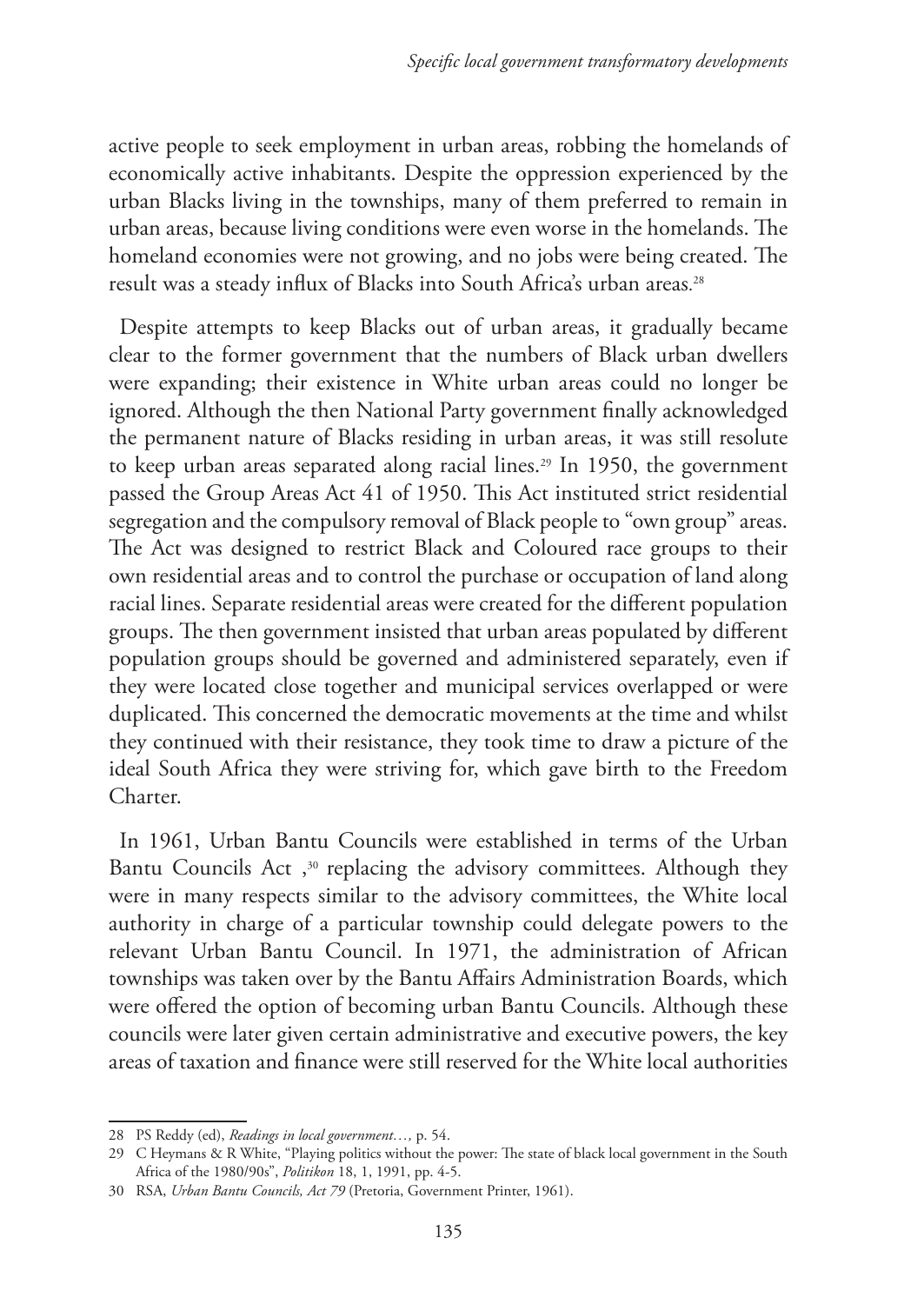#### only. 31

Civil organisations were established in the Black townships to galvanise and steer community resistance to the policies of the former government. The South African National Civics Organisation (SANCO) was the most dominant and powerful civic organisation. In an effort to quell uprisings and civil resistance in townships, the government introduced Black local authorities.<sup>32</sup> It was the civics who launched the rent and services boycotts, thereby ensuring that no revenue would be forthcoming from townships, rendering the affected municipalities largely unsustainable. The Black Local Authorities Act 33 facilitated the introduction of Black local authorities for Black communities in urban areas. The four provincial administrators that existed at the time in the Cape, Orange Free State, Transvaal and Natal provinces, were given the responsibility of administering and controlling these local authorities. However, policy directives were still given to the Black local authorities by the central government, in the form of legislation.

Historically, local government revenue in urban South Africa was largely self-generated, mainly through property taxes and the delivery of basic public services to residents and businesses. This particularly suited the White municipalities, which had small populations to serve and large concentrations of economic resources and property tax. Racial regulations barred most retail and industrial developments from Black areas. This limited property tax base forced residents and retailers to spend most of their money in White areas. Municipalities in Black areas were, therefore, deprived of the means to meet the needs of local residents.<sup>34</sup>

According to Tsatsire,<sup>35</sup> Black local authorities were beset with difficulties right from their inception. Firstly, they lacked political legitimacy among Blacks themselves. In addition, they were beset with fiscal inadequacy problems, since they did not have a proper tax base. Without an adequate tax base, the Black local authorities were automatically rendering inferior and substandard services. They were rejected in popular (and sometimes violent)

<sup>31</sup> N Ismail, S Bayat & I Meyer, *Local government management*, p. 50.

<sup>32</sup> K Shubane & P Madiba, "The struggle continues?: Civic organisations in the transition", (Centre for Policy Studies, Pretoria: Transition Series, No 25), p. 1.

<sup>33</sup> RSA, *Black authorities, Act 102* (Pretoria, Government Printer, 1982).

<sup>34</sup> "History of local government", June 2005, http://www.polity.org.za/article/local government.html, (as accessed on 30 June 2005), pp. 1-14.

<sup>35</sup> I Tsatsire, "Evaluation of the municipal credit control policy with specific reference to the Nelson Mandela Metropolitan Municipality" (MTech, PE Tech, 2001), p. 28.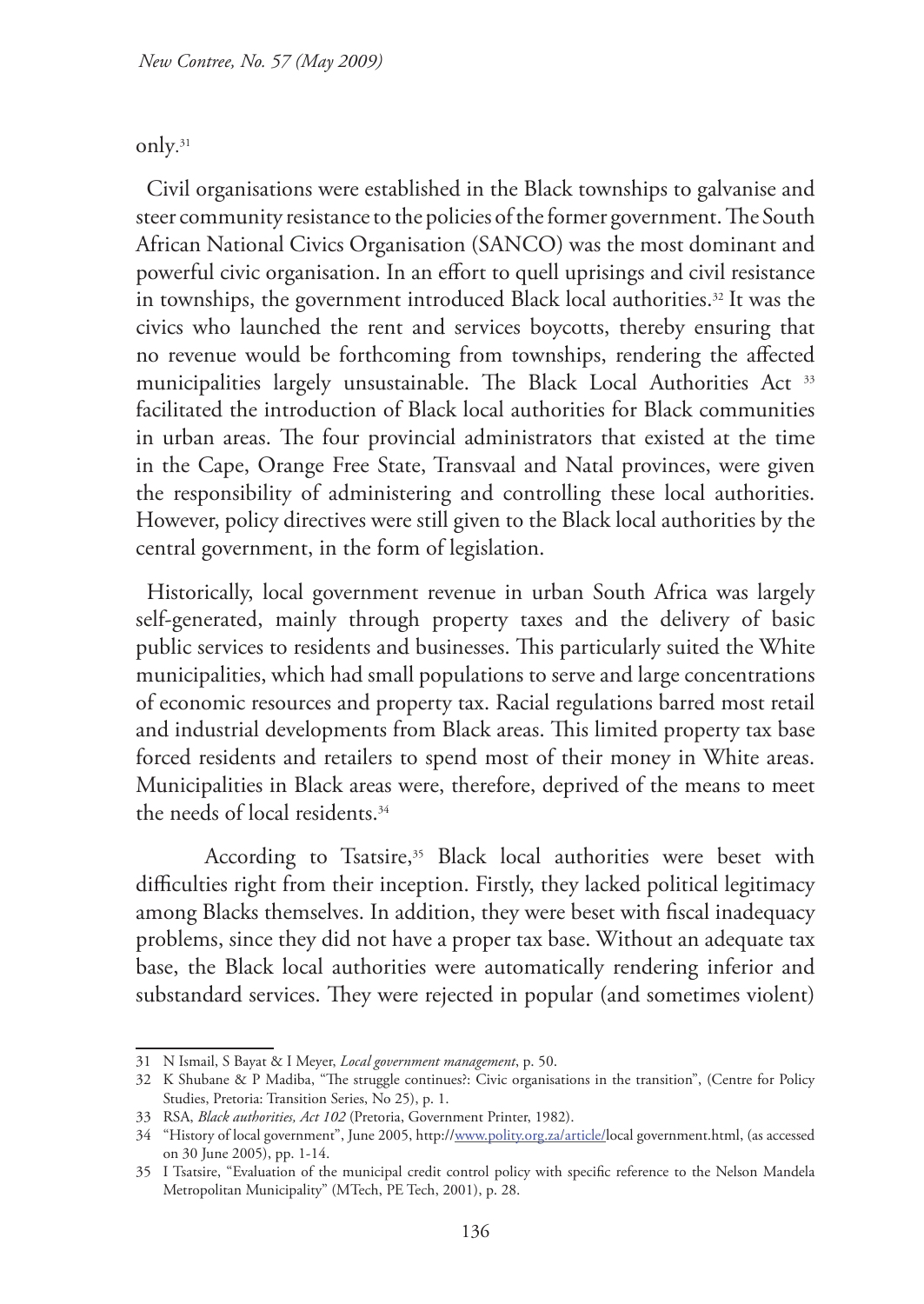community mobilisation in the mid-1980s.

Ismail, *et al*, comment that there were no visible improvements in living conditions in South African townships, due to the absence of a reliable tax base. No businesses wanted to invest in the townships; in effect, they were discouraged by the former government to do so. The rent and service charges boycotts initiated by numerous township communities in response to politically "illegitimate" institutions such as Black local authorities, further compounded the financial problems of these local authorities. 36

The conclusion was clear. African urbanisation could not be halted through influx control and the division of urban areas along racial lines. Realising that the racial separation of urban areas was unrealistic and needed to be abandoned, the government passed the Abolition of Racially Based Land Measures Act 108 of 1991. This Act removed restrictions on the freedom of individuals to acquire land anywhere in South Africa. 37

In an attempt to create an integrated local government system, the government in 1991 introduced the Interim Measures for Local Government Act .38 However, pressure from both Black communities and the international community persisted. The changes proposed by this Act were viewed as largely cosmetic by the African National Congress (ANC) and SANCO. They argued that the arrangement to create integrated local authorities would never lead to truly non-racial and democratic local government.<sup>39</sup>

The role of Indian and Coloured Management Committees in local government matters now follows.

#### **Indian and Coloured Management Committees**

According to Cameron, 40 when the National Party came to power in 1948, municipal voting rights and electoral eligibility were extended to Whites only in the then Transvaal and Orange Free State Provinces. In the Cape and Natal

<sup>36</sup> N Ismail, S Bayat & I Meyer, *Local government management*, p. 52.

<sup>37</sup> RSA, *Abolition of Racially Based Land Measures, Act108* (Pretoria, Government Printer, 1991).

<sup>38</sup> RSA, *Interim Measures for Local Government, Act 128* (Pretoria, Government Printer, 1991).

<sup>39</sup> PS Reddy (ed), *Readings in local government…,* p. 56.

<sup>40</sup> RG Cameron, "Local government policy in South Africa, 1980-1989 (With Specific Reference to the Western Cape): Devolution, delegation, deconcentration or centralisation?" (DPhil, University of Cape Town, 1991), pp. 1-2.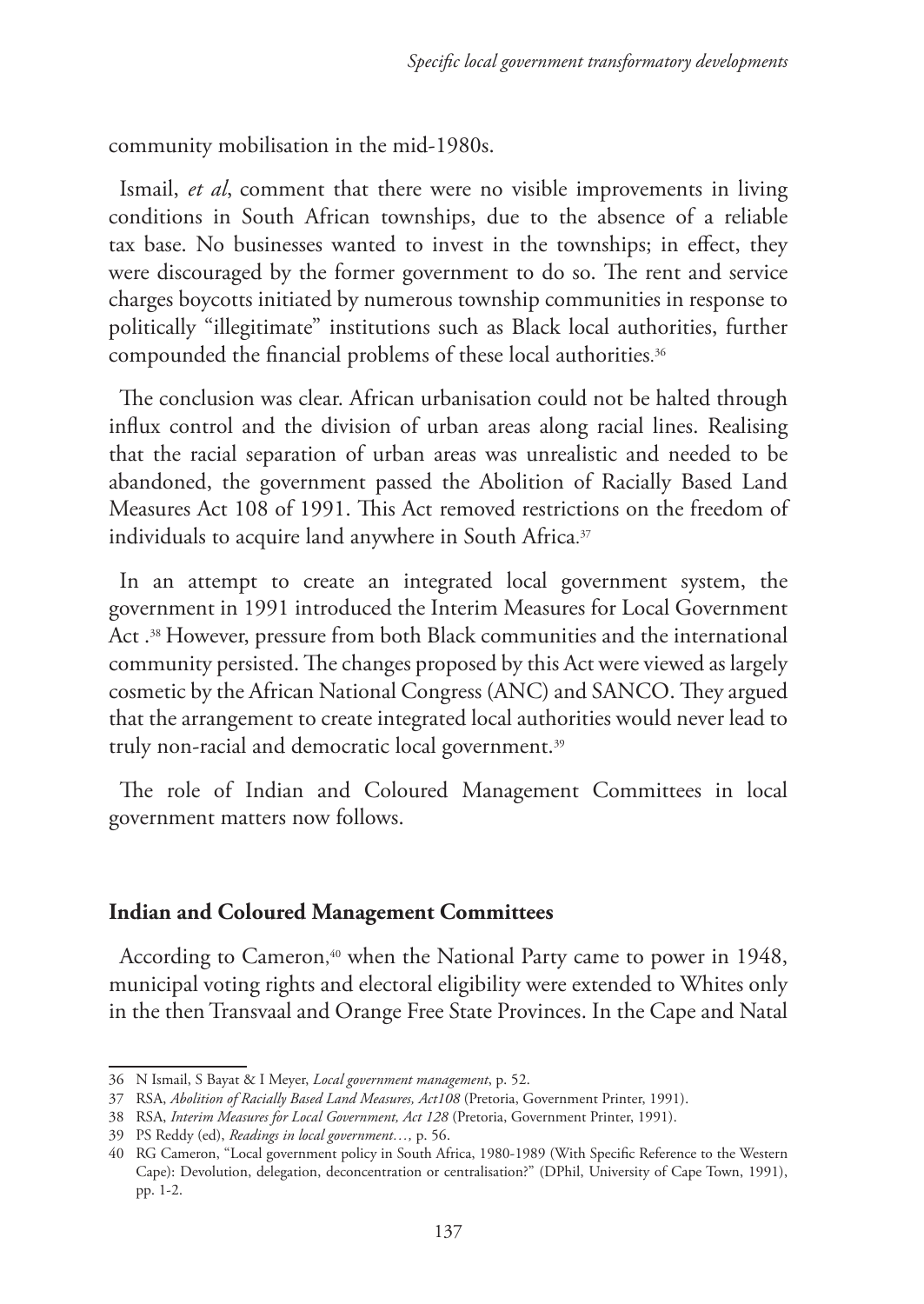Provinces, Coloureds and Indians were on a similar legal footing as the Whites and appeared on the same voters' roll as Whites, if they met the same voting qualifications. However, the system of electoral representation was based on property ownership of a certain value. This criterium served to restrict the eligibility to vote of the majority of Coloureds and Indians. Cameron (in Ismail, *et al*)<sup>41</sup> states that in 1961 the Niemand Committee of Investigation was instructed to investigate the development of local government for urban Coloureds. The Committee's recommendations resulted in the following:-

- The creation of consultative committees consisting of nominated members with advisory powers only, functioning under the guidance of the White local authority of the area in which they were geographically situated;
- The establishment of management committees, with some members being elected and others nominated entrusted with advisory powers. However, in addition to these advisory powers, certain powers could be delegated by the "parent" White local authority; and
- Granting fully-fledged municipal status to the management committees, equivalent to that of White local authorities.

Before the aforementioned recommendations could be implemented, specially appointed committees had to investigate and recommend whether a specific management committee should become a local authority or not. Certain essential prerequisites, such as sufficient revenue, trained staff, minimum area size and the capability of being geographically consolidated, had to be fulfilled before such a step could be taken.

Local affairs committees were established in the Natal Province, instead of consultative and management committees.42 These local affairs committees enjoyed greater powers than the management and consultative committees. As corporate bodies, they could sue and be sued and, furthermore, greater executive powers could be delegated to them by their "parent" White local authorities.

From 1964 onwards, management committees and local affairs committees were established on a large scale. Their administrative staff was, however, employed by the White local authorities in their specific areas.

The areas of jurisdiction of both the local affairs and the management

<sup>41</sup> N Ismail, S Bayat & I Meyer, *Local government management*, p. 49.

<sup>42</sup> RG Cameron, "Local government policy in South Africa, 1980-1989…", pp. 131-132.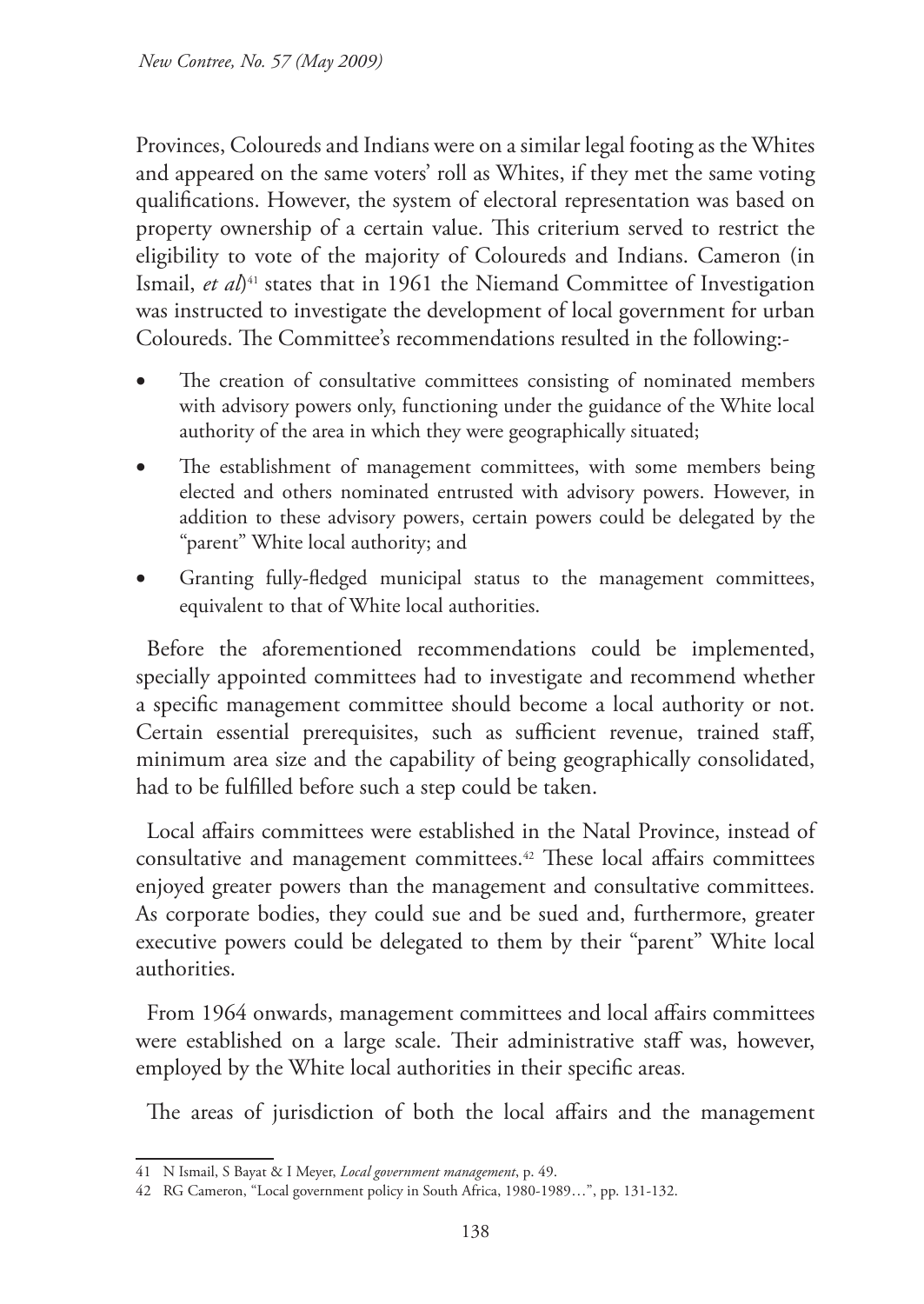committees resembled those of the Black local authorities. They were characterised by little or no rates-generating commercial, industrial and mining areas, as well as by low rateable, low-cost housing, a shortage of trained staff, and ill-suited appointments in vacancies. Ismail, *et al* 43 are of the view that this lack of financial viability and the widespread community resistance rendered these committees unworkable. According to Reddy,<sup>44</sup> since 1962, very few Indian and Coloured urban areas progressed to become fully-fledged local authorities.

Caulfield and Schultz<sup>45</sup> stated that local authorities draw their legitimacy from the results of elections. The electorate should, therefore, not be treated as an incidental feature of local government, but as an essential component of the institution, legitimising the value choice. The electorate is the prime organisational characteristic that distinguishes a public institution from all other organisations in South African society. The fact that this key characteristic of democracy was being denied to Black South Africans, meant that the local government structures that existed during the apartheid era lacked legitimacy. The deepening of democracy is dependent on the participation of citizens in a civil society and political system. Moreover, such participation must be inclusive of *all* members of society.

Heymans and Totemeyer 46 defined legitimacy as a normative concept, referring to the positive response of the public to the moral basis of government. This response, in turn, depends on a number of factors, such as the viability and credibility of local government, its representivity, fairness, equality, sensitivity, and accountability.

It may, therefore, be concluded that a public institution is usually regarded as legitimate if the population accepts it positively and if the representatives are properly elected through democratic mechanisms. Under the former National Party government, the Black majority of the population did not have the vote. Consequently, they never accepted the government and many of the powers that were entrenched in the Interim Constitution of the Republic of South Africa, Act 200 of 1993.47

<sup>43</sup> N Ismail, S Bayat & I Meyer, *Local…,* p. 50.

<sup>44</sup> PS Reddy (ed), *Readings in local government…,* p. 5.

<sup>45</sup> I Caulfield and J Schultz, *Managing local government: Planning for change: Strategic planning in local government*  (Essex, Longman group (UK) Ltd, 1993), p. 4.

<sup>46</sup> C Heymans and G Totemeyer, *Government by the people* (Cape Town, Juta & Company Ltd, 1989), p. 2.

<sup>47</sup> RSA, *Interim Constitution of the republic of South Africa, Act 200* (Pretoria, Government Printer, 1993).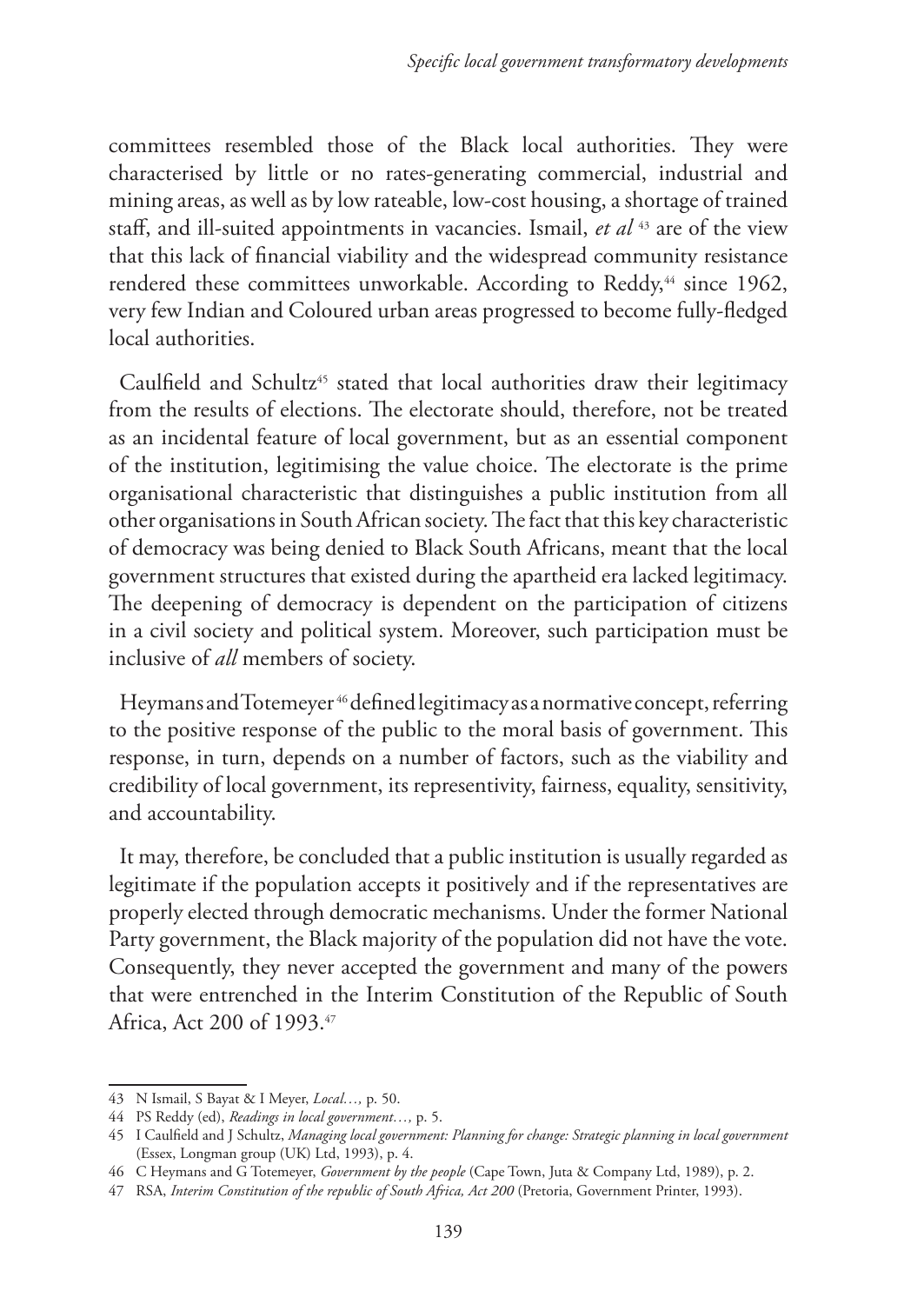Aspects relating to the pre-interim and interim phases of the restructuring of local government under the democratically elected government are now highlighted.

### **Local government in South Africa, 1993 to 1998**

The year 1993 was marked by a number of fundamental political changes towards a democratic new South Africa. Stakeholders represented the entire political spectrum, some in alliance with others and some on their own.48 The negotiations led to the final date for a general election in April 1994 and the promulgation of the Interim Constitution of the Republic of South Africa Act, 200 of 1993 on 22 December 1993.<sup>49</sup> The Act came into effect on 10 May 1994.<sup>50</sup>

In terms of chapter 10 of the 1993 Constitution (Act 200 of 1993) and the Local Government Transition Act, 209 of 1993, the face of local government in South Africa was to change fundamentally. Although negotiations for new local government structures began prior to the national negotiations, they were somewhat disjointed and depended largely on the initiatives of the stakeholders, namely individual local authorities, political parties and the civic organisations.<sup>51</sup>

The focus of local government and its closeness to communities made this sphere of government very difficult and challenging to transform. It was easier to transform the provincial and national spheres of government, because they were more distant from communities and dealt with inclusive – not specific – issues. It was for this reason that the impact of the former government's policy of separate development was felt most significantly at the local sphere of government. This is a possible reason why the current basic public service delivery and socio-economic challenges experienced by South African communities are felt most by local government, which may be described as the cold-face of government.

It was at the local sphere of government that the effects of the plethora of race laws separated local communities. Legislation that introduced and

<sup>48</sup> *SA yearbook* (Pretoria, The South African Communication Services, 1994), p. 115.

<sup>49</sup> *SA yearbook* (Pretoria, The South African Communication Services, 1993), p. 115.

<sup>50</sup> JJN Cloete, *South African municipal*…, 1994, p. 14.

<sup>51</sup> PS Reddy (ed), *Readings in local government…,* p. 57.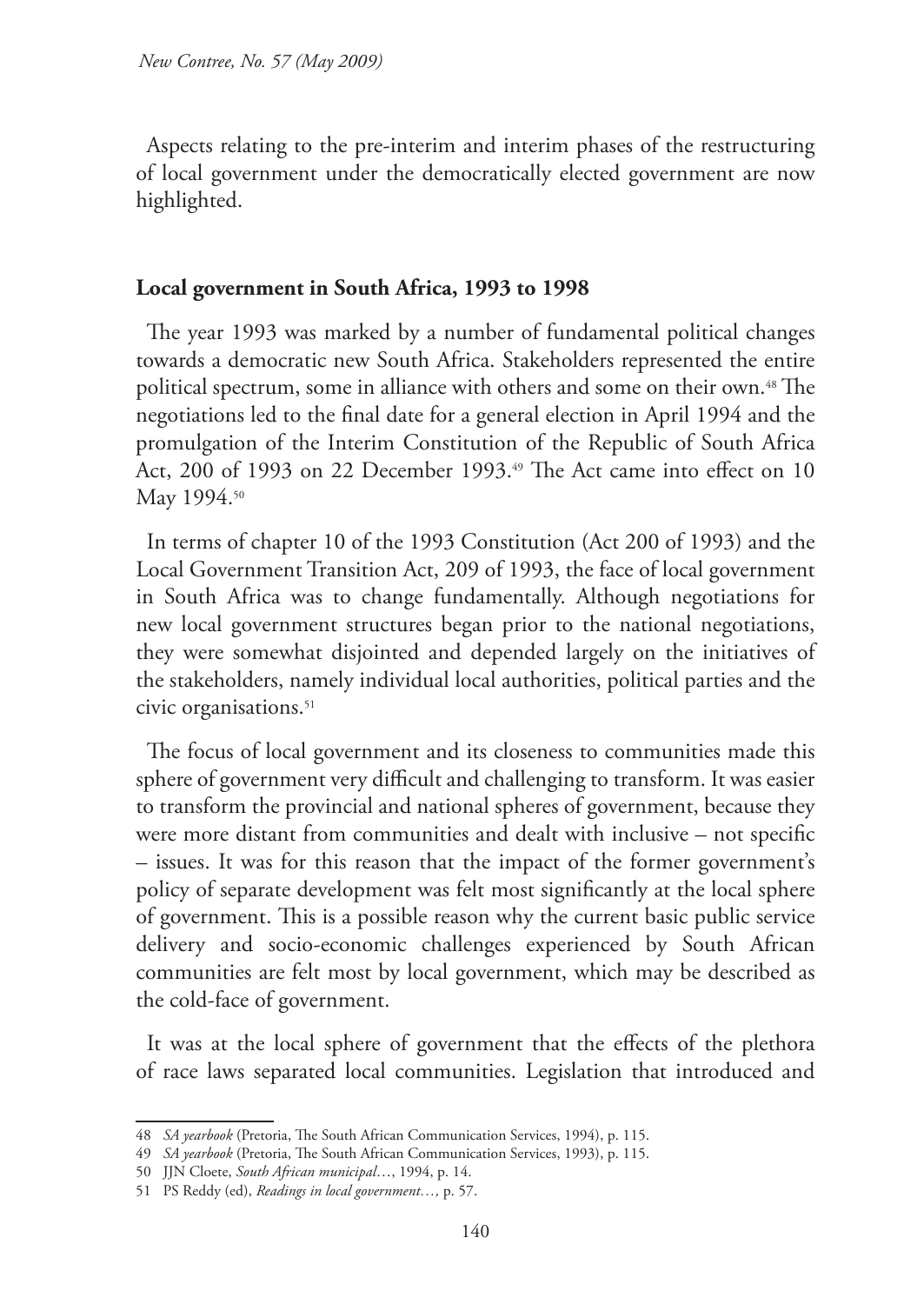entrenched the so-called 'group areas', whereby residential areas were separated according to race, were among the first statutory discriminations based on race. These laws went hand in hand with unequal access to basic public services, including essential services like water, electricity, sanitation and housing. Institutions such as Black local authorities, which governed Black residential areas, were created to maintain the *status quo*. The imbalances left by the previous governance system of separate development are still visible, despite the progress made by the present ANC-led government. Service delivery backlogs still exist and have sparked conflict, such as the recent demonstrations against poor service delivery throughout the country. Protests have occurred, for example, in areas such as Secunda in Mpumalanga, Ocean View in the Western Cape and in Port Elizabeth in the Eastern Cape.<sup>52</sup> Protests started in 2004 in Harrismith in the Free State and spread to other parts of the country, such as, the Western Cape and Tshwane.53 This is a national pattern, although the regional demonstrations have differed in magnitude.<sup>54</sup>

Civic organisations such as SANCO and other broad pro-democratic forces joined hands in applying pressure on the former South African government. The pressure exerted both externally and internally intensified. It was as a result of this pressure that in the early 1990s the former government agreed to enter into negotiations with the democratic forces led by the ANC. This process was later managed through the Local Government Negotiating Forum (hereafter referred to as the LGNF). The establishment of the LGNF was the first direct step towards establishing democratic local government in South Africa.<sup>55</sup> This was followed by the establishment of a transitional arrangement, which was divided into three phases between 1993 to 1999. These transitional phases were known as the pre-interim, interim and final stages of the restructuring of local government.

According to Reddy,<sup>56</sup> the transition from apartheid to a democratic, nonracial, non-sexist South Africa was largely managed by the Multi-Party Negotiating Council (hereafter referred to as the MPNC). It soon became clear that local government was of key importance and transitional arrangements were required in terms of the statutory and non-statutory composition of

<sup>52</sup> D Atkinson, *State of the nation South Africa, 2007* (Cape Town, HSRC Press, 2007), pp. 54-57.

<sup>53</sup> "Unrest at the local sphere of government in South Africa: Unrealistic expectations or the inability to implement policies?" 2007 (available at https://www.up.ac.za/dspace/bitstream/2263/4212/1/Roux\_Unrest (2005).pdf, as accessed on 08 January 2008), p. 57.

<sup>54</sup> PS Reddy (ed), *Readings in local government*…, p. 57.

<sup>55</sup> "LGNF" *(Sunday Times, 1993),* 1 August 1991.

<sup>56</sup> PS Reddy (ed), *Readings in local government…,* p. 58.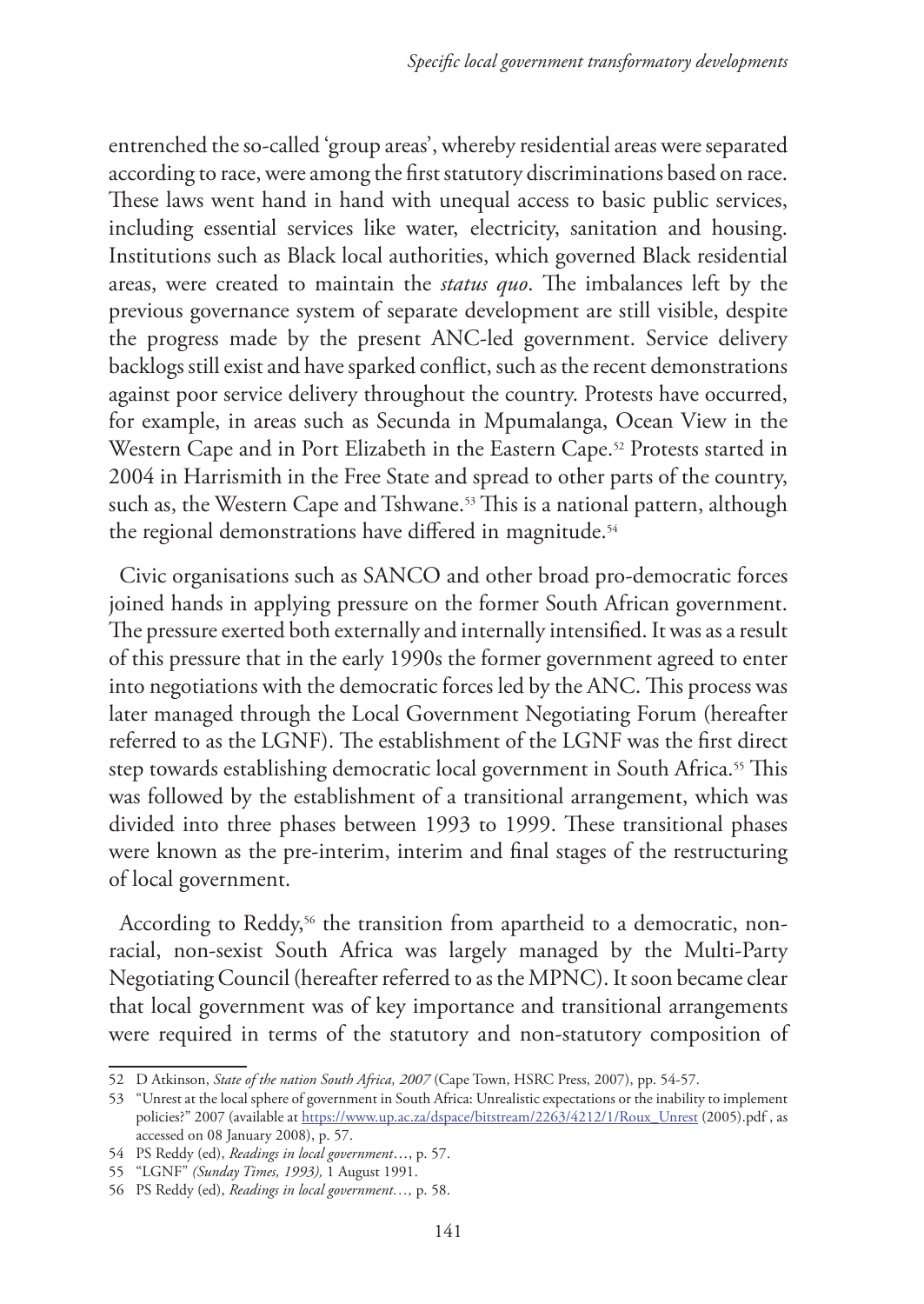municipal councils. The LGNF was then established. The principal negotiators were the government (or statutory body) and various non-statutory bodies, led by the ANC alliance and SANCO. This heralded the first step towards the establishment of a democratic local government system in South Africa.

The two negotiating forums, namely the Convention for a Democratic South Africa (CODESA) and the LGNF, accomplished the passing of two important pieces of legislation, namely the Interim Constitution of the Republic of South Africa Act 200 of 1993, and the Local Government Transition Act 209 of 1993, which paved the way for the creation of democratic structures in all three spheres of government.

The Local Government Transition Act 209 of 1993 did not provide a blueprint for a new local government system, but simply sketched a process for transformation. The process put forward by this Act was essentially a locally negotiated transition, which resulted in a wide diversity of forms of local government. The Act emphasised the necessity for disjointed urban and rural communities to combine their efforts in forming non-racial local government institutions that could cope effectively with the diverse needs and aspirations of all citizens in its geographical jurisdiction areas. These negotiations at the local government sphere were known as "one city negotiations".<sup>57</sup> Furthermore, this Act provided a framework for an orderly transition to fully-fledged local government democracy. It mapped out three phases of transition for local government, namely the pre-interim phase (1993–1995); the interim phase (1995–1999); and the final phase (post-1999).<sup>58</sup>

The pre-interim phase comprised the establishment of local forums to negotiate the appointment of temporary councils, which would govern until democratic municipal elections were held. The interim phase comprised the municipal elections and lasted until the design and legislation of a new local government system. The final phase would see the establishment of a new local government system, such as the current developmental local government system.

The November 1995 local government elections were aimed at facilitating the transition from a non-democratic to a democratic local government dispensation. According to Reddy,<sup>59</sup> the first chapter in the democratisation

<sup>57</sup> VG Hilliard, *Understanding contemporary local government,* p. 2.

<sup>58</sup> DL Craythorne, *Municipal administration, The handbook* (Pretoria, JL Van Schaik, 2006), p. 11.

<sup>59</sup> PS Reddy (ed), *Readings in local government…,* p. 13.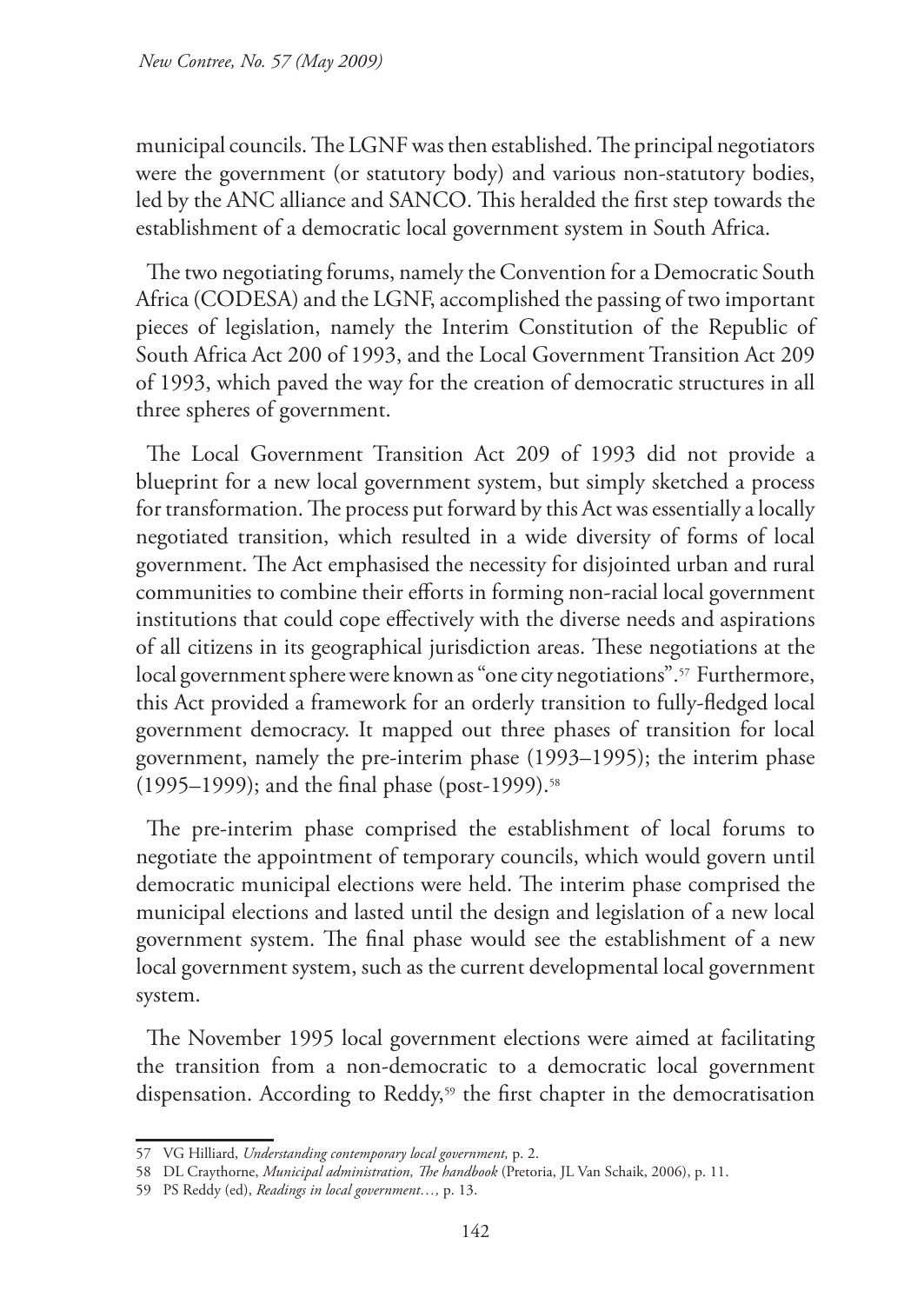of South Africa was brought to a satisfactory conclusion with the 1995 local government elections. The December 2000 local government elections completed the local government transitional process, putting new local government democratic structures and councils in place.<sup>60</sup>

The Local Government Transition Act <sup>61</sup> did not refer to transition only. In terms of this Act, the entire ethos of local government had to change from a passive and unresponsive approach to a responsive, participatory and developmental approach. Hence, the Act referred to the local sphere of government as "developmental local government".

The adoption of the Constitution of the Republic of South Africa Act, (Act 108 of 1996)(hereafter referred to as the Constitution)<sup>62</sup> was a significant occasion, which entrenches the historic Bill of Rights and finally put an end to constitutional discrimination and the policy of separate development.

An overview of certain salient local government developments between 1998 and 2000 now follows.

# **Local government, 1998-2000**

With the publication of the White Paper on Local Government, 1998<sup>63</sup> the focus on local government evolved with greater emphasis on, *inter alia,*  developmental local government and enhanced public consultation and participation. This signalled the official start of a deliberate legislative and transformation process, anticipated to last three years, up to the 2000 local government elections. It must, however, be emphasised that transformation is not a finite, but a continuous process. The transformation of South African local government is still continuing.

It is proposed that local government is both the most complex and closest sphere of government to communities in South Africa. The new structure of local government was finalised by the Municipal Demarcation Board in mid 2000, with the first local government elections taking place on 5 December

<sup>60</sup> "Statement on the conclusion of the 2000 local government elections", December 2000 (available at http:// www.dfa.gov.za/docs/speeches/2000/mbek 1207.html, as accessed on 08 January 2009), p. 1.

<sup>61</sup> RSA, *Local Government Transition, Act 209* (Pretoria, Government Printer, 1993).

<sup>62</sup> RSA, *Constitution, Act 108* (Pretoria, Government Printer, 1996).

<sup>63</sup> RSA, *White Paper on Local Government* (Pretoria, Government Printer, March, 1998).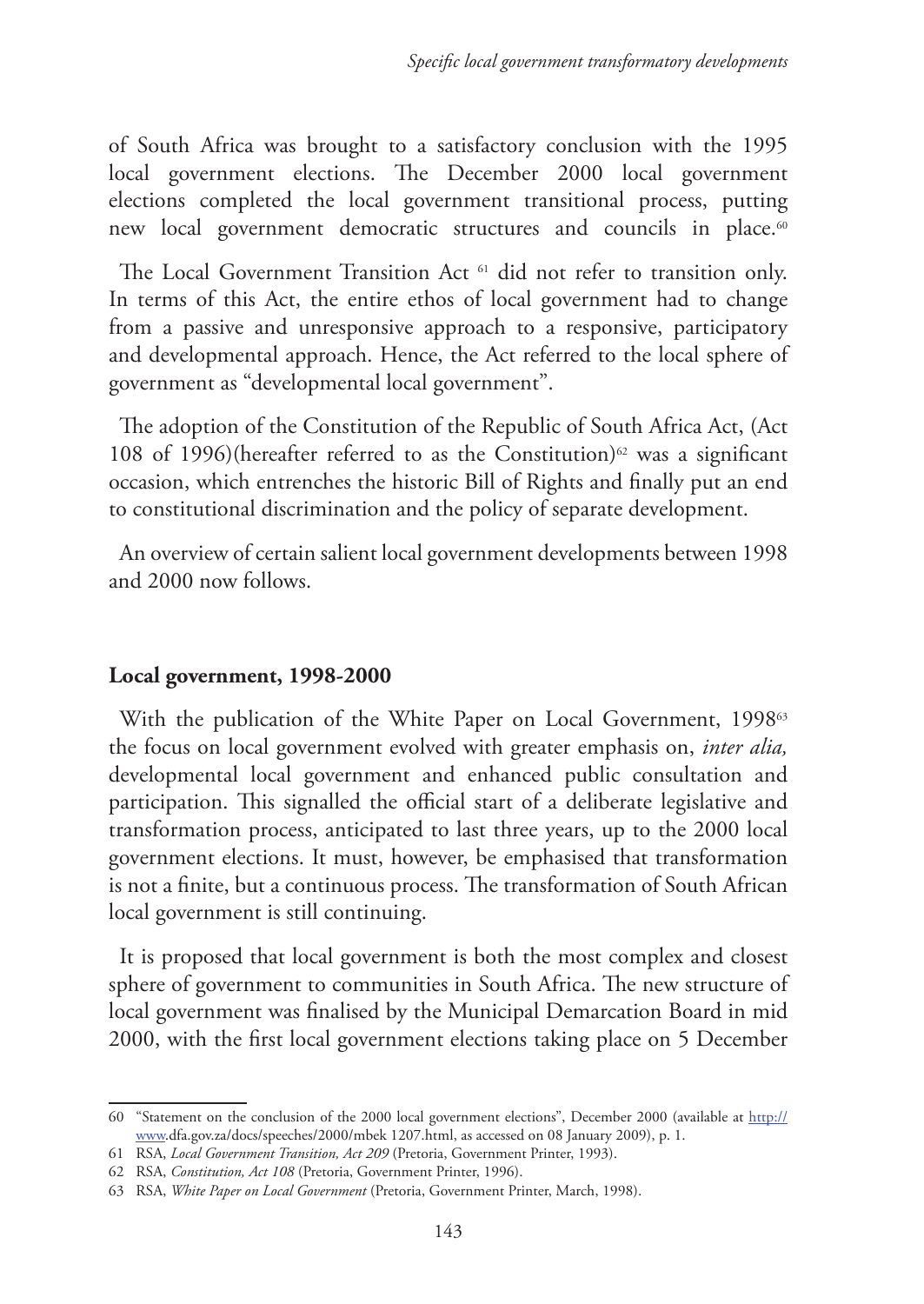that same year. According to Bekink,<sup>64</sup> in order to facilitate the transformation of local government, the Constitution mandates national government to enact laws in order to facilitate the new municipal dispensation.

The White Paper on Local Government (1998) was a forerunner to two key pieces of legislation on local government, namely the Local Government: Municipal Structures Act (117 of 1998)<sup>65</sup> and the Local Government: Municipal Systems Act (32 of 2000).<sup>66</sup> It became clear that local government could not deliver on its new mandate with the then old structures and systems; hence, the need for the above two acts. The Local Government: Municipal Demarcation Act 27 of 1998<sup>67</sup> had already also set new boundaries with the merging of the over 800 municipalities to only 284 covering the whole country in a wall-to-wall manner.

In terms of prescriptions contained in the Constitution and the Local Government: Municipal Structures Act, three categories of municipalities are proposed for South Africa, which are:

- 6 category A metropolitan municipalities which are found in highly populated metropolitan areas with vigorous movement of people, goods and services;
- 231 category B local municipalities which are public sector institutions that share executive authority in areas that have a category C municipality; and
- 47 category C municipalities which encompass areas that do not match the description of a category C district municipality and which include more than one municipality. Within each category C municipality there are a number of smallercategory B local municipalities.

A brief overview of the final phase of the restructured local government (post 2000) follows.

# **Developmental local government, post 2000**

In terms of section B of the White Paper on Local Government, 1998, a new "developmental" local government was envisaged for South Africa. It described the kind of leadership municipalities need to build with their

<sup>64</sup> B Bekink, *Principles of South African local government law* (Durban, Lexisnexis Butterworths, 2006), p. 27.

<sup>65</sup> RSA, *Municipal Structures, Act 117* (Pretoria, Government Printer, 1998).

<sup>66</sup> RSA, *Municipal Systems Act 32* (Pretoria, Government Printer, 2000).

<sup>67</sup> RSA, *Municipal Demarcation, Act 27* (Pretoria, Government Printer, 1998).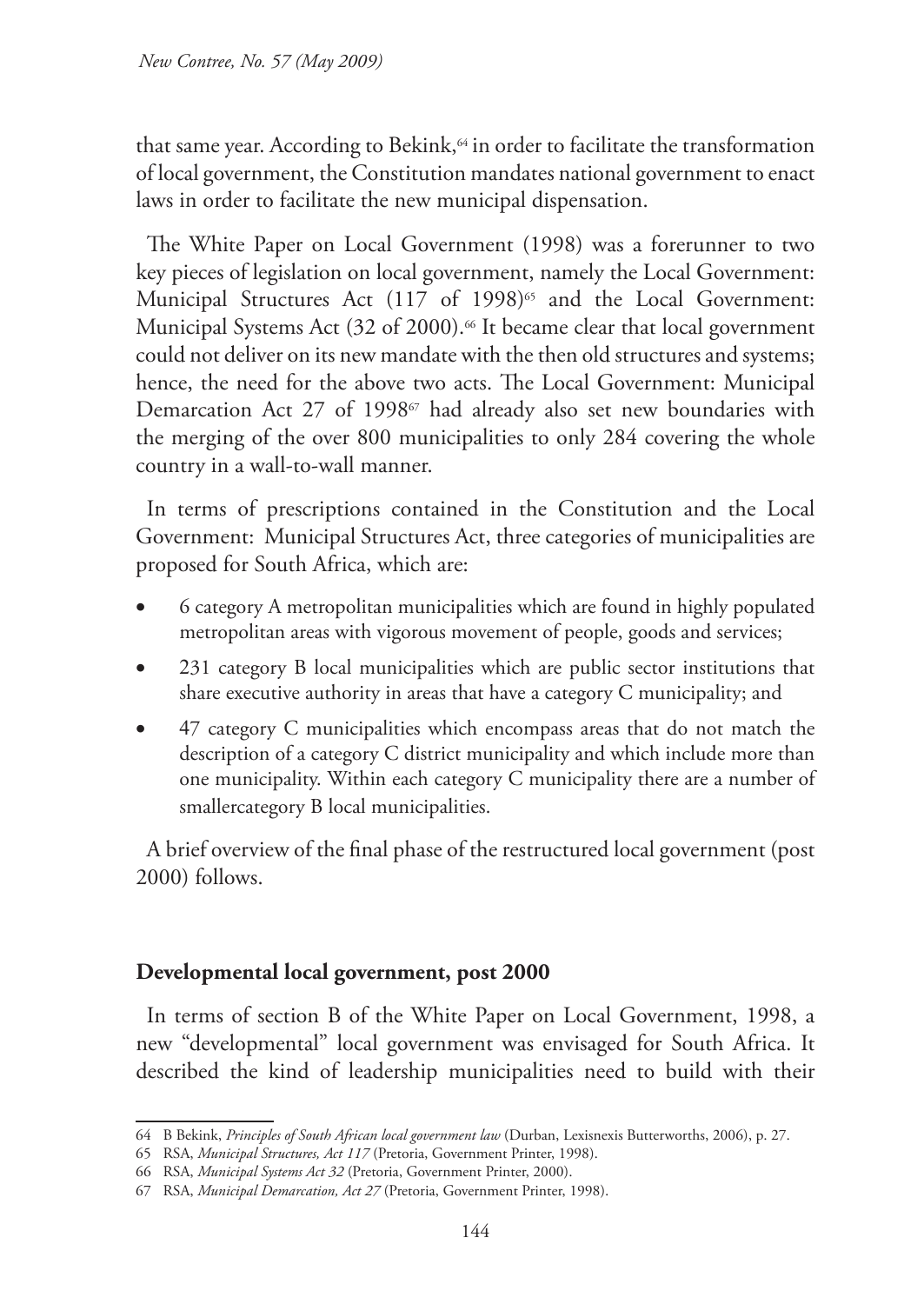communities, organisations, business and others who can contribute towards the local development of their geographical areas of jurisdiction. It also described, inter alia, integrated development planning (IDP) which is a new approach to planning to assist municipalities to fulfil their developmental role. Developmental local government should also ensure that all communities have access to basic public services, that all can participate in the decision-making processes and planning, that the local economies grow, that job opportunities increase and that local resources are used wisely to improve the quality of life for all, now and in the future.

In terms of prescriptions contained in the White Paper on Local Government, 1998, developmental local government has four interrelated characteristics, which are:

- To maximise social development and local economic development;
- To integrate and co-ordinate;
- To lead and to learn; and
- To demonstrate development.

It is proposed that developmental local government is local government committed to working with all citizens and groups within the community to find sustainable ways to meet their social, economic and material needs and to improve the quality of life of local communities. In order to achieve this it is proposed that local government councillors will need, *inter alia*, the political commitment and specialised skills pertaining to local government. However, government is currently reviewing how the provincial and local government structures might function in the future to enhance service delivery.

In terms of general Notice 936 of 2007,<sup>68</sup> it is proposed that the culmination of the reviews on provincial and local government will be policy papers. These are papers that set out what government and communities believe to be the best vision, purpose and structure for a particular activity or organisation. In this case the national government is looking at policy to reorganise some aspects of the current system of provincial and local government.

The first policy paper released for comment during a government policymaking process is called a Green Paper. This paper is put *in* the Government

<sup>68</sup> *RSA, General notice 936 of 2007, Ministry for provincial and local government (Pretoria, Government Printer, August, 2007).*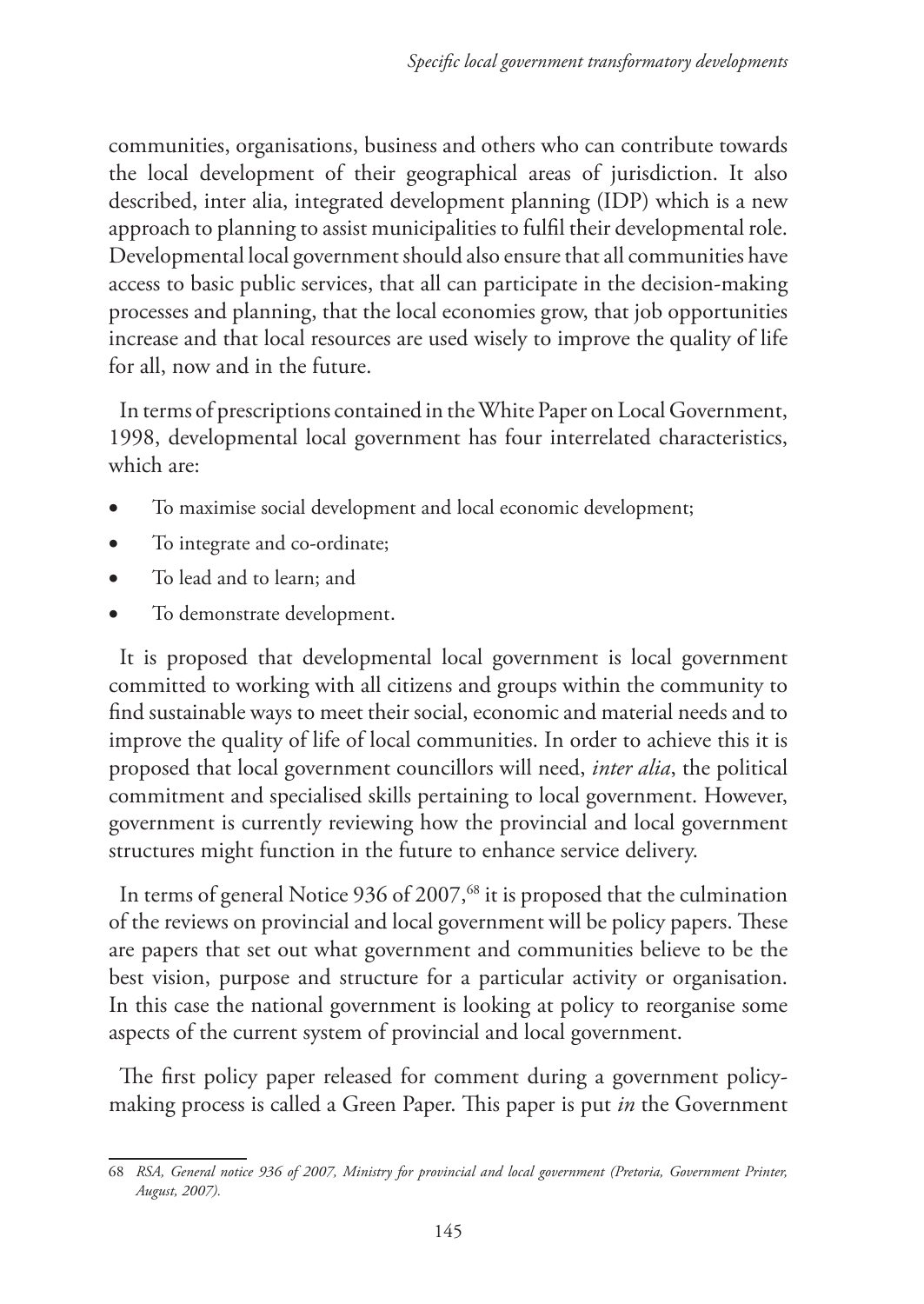Gazette for comment. The Gazette is published by the government printer and is available from their offices. For this process, a Green Paper on Provincial Government and a Discussion Document on Local Government was expected to be published by December 2007. After the Green Paper has been commented on and inputs received from the public, work will commence on the final policy paper, called a White Paper.

The current local government policy paper under review will compliment the White Paper on Local Government, which was published in 1998. It was proposed by government that by the end of 2008, there would be a new White Paper on Provinces and a Review Report on Local Government, which will be considered by Parliament and Cabinet.

# **Conclusion**

In this article selected aspects relating to the transformation of local government in South Africa were traced from 1652 up to the present. The article also reviewed contemporary local government in South Africa, and the transition from a racial to a non-racial dispensation, heralding the start of a transformation era. The new developmental mandate assigned to municipalities has also been highlighted.

The evolution of local government into a developmental sphere advocates community involvement. In the past, racially based municipalities were often characterised by intense antagonism and conflict with the very communities they were required to serve. The former system of government was also largely characterised by a lack of transparency, accountability and access to information, which were considered privileges, and not rights. This has now changed in terms of; *inter alia*, the Freedom of Access to Information Act.

The former government created separate local authorities for the different racial groups. Black local authorities were created for Blacks; and Coloured and Indian management committees for Coloureds and Indians. These local authorities had no meaningful powers and lacked resources. They were largely viewed as illegitimate in the eyes of the majority they were supposed to represent. Their situation was in sharp contrast to the White local authorities, which were well resourced and rendered services of quality. These service delivery gaps are still visible today, and will take some time to correct. However,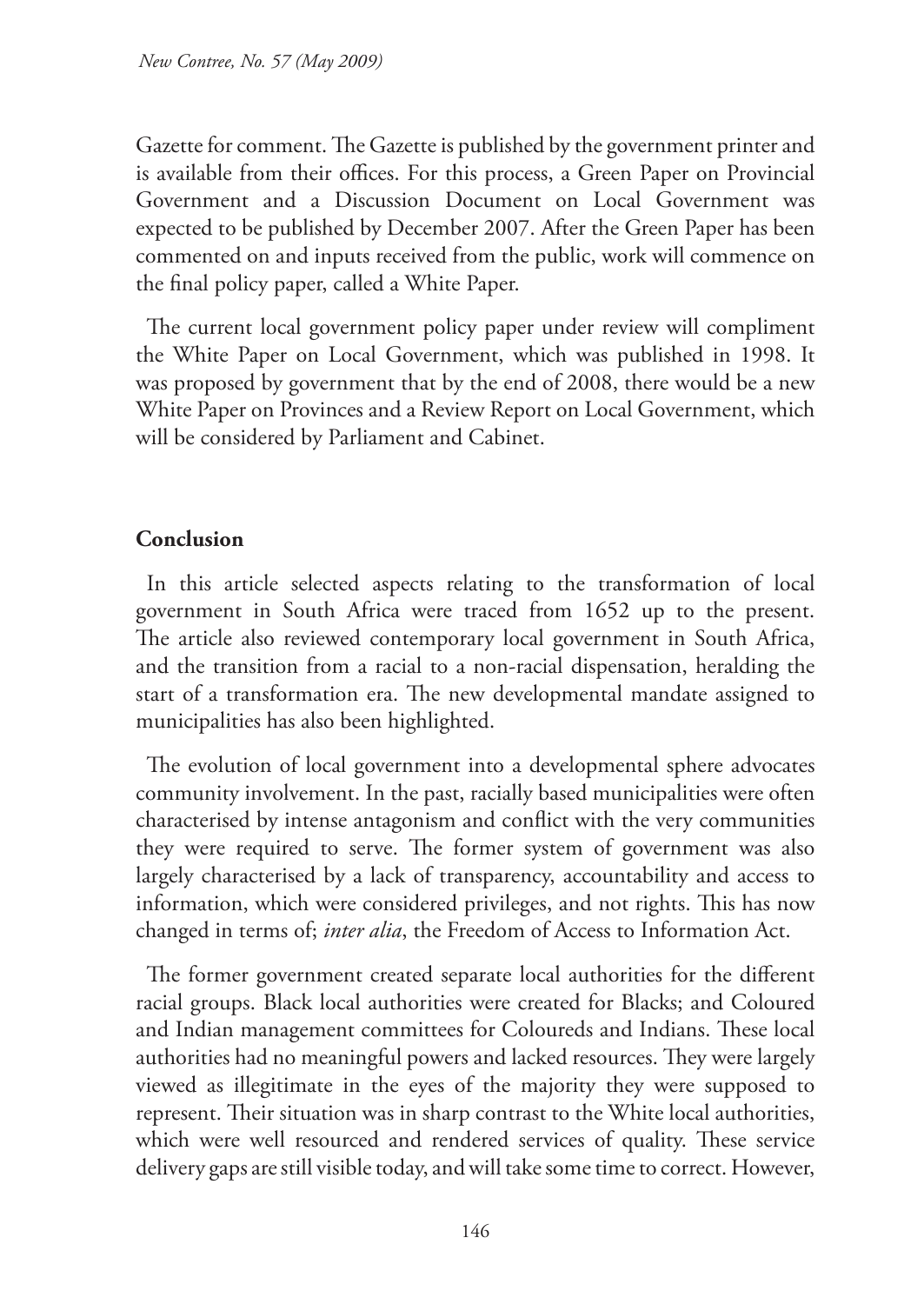with workable policies, structures, systems and processes, it is envisaged that progress will be made.

The crises in local government were major forces leading to the national reform process, which began in 1990. Debates on local government reform took place in the Local Government Negotiating Forum (LGNF). This Forum also negotiated the Local Government Transition Act 209 of 1993, which provided a framework for the process of change at local government sphere. However, it soon became clear that addressing backlogs, huge infrastructural disparities and inequalities could not be achieved within the then institutional framework. For this reason, new transitional structures were established.

From 1998 onwards, local government is now expected to perform a critical role in developing communities, hence its new name and mandate: developmental local government. Its new constitutional status as a sphere of government elevated its new-found mandate, and empowers it to deal with developmental as well as other issues reflected in both the Freedom Charter and the Constitution (1996). However, it can be concluded that there is still a long road ahead and numerous challenges to address, manage and overcome before municipalities in South Africa will fully meet all of their developmental obligations in a more effective, efficient and economical manner.